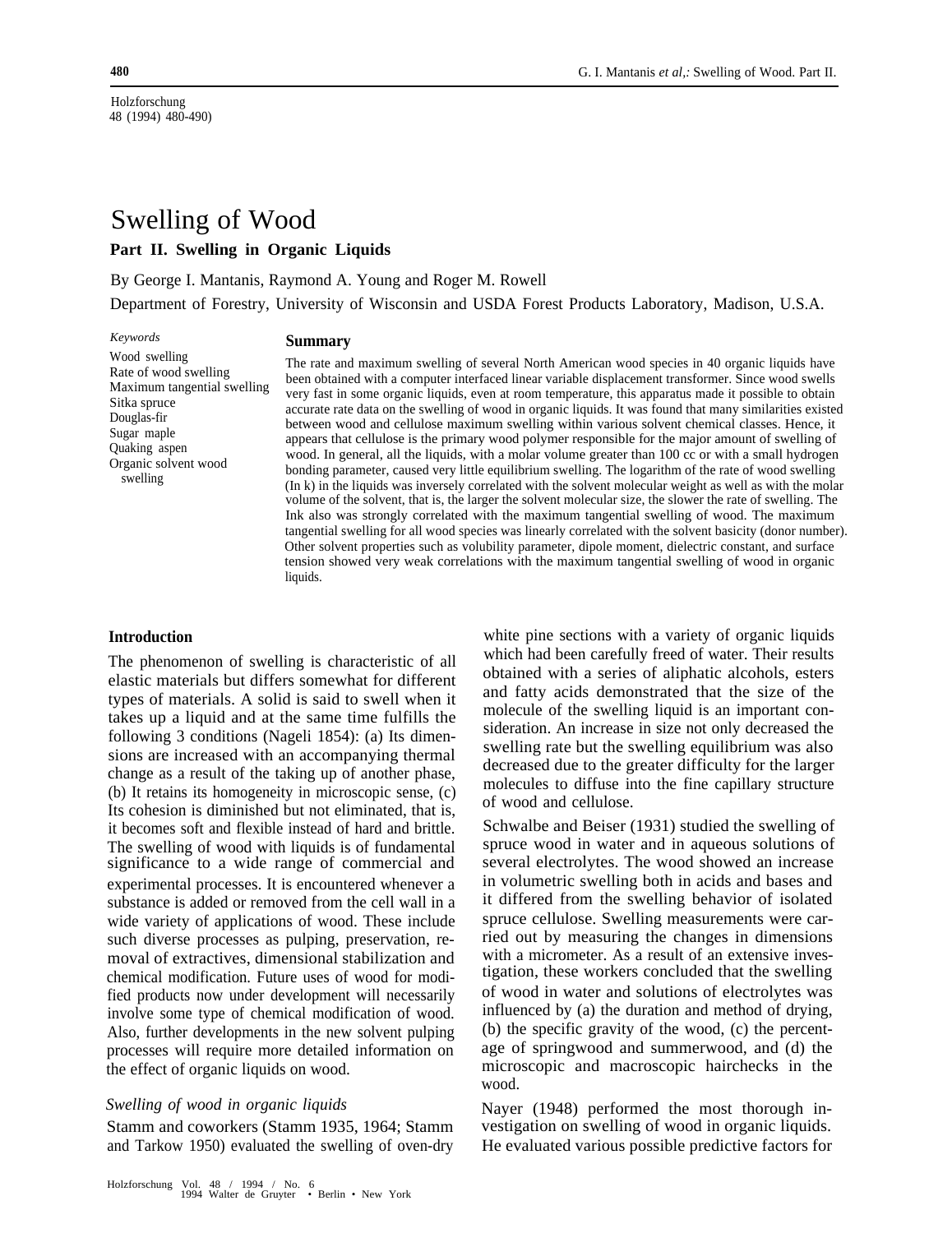wood swelling. He tried to correlate the volumetric swelling of thin-sections of wood in a large number of dry organic liquids against the dielectric constant, the dipole moment and the surface tension of the liquids. In general, poor correlations were obtained with the exception of benzene derivatives. In another publication, Nayer and Hossfeld (1949) concluded that a correlation existed between the degree of swelling and the extent of hydrogen bonding between the constituents of wood and the swelling agent. In addition, steric hindrance was suggested aS a controlling influence on the intensity of the hydrogen bonding.

In early work, Hasseblatt (1926) also measured the maximum swelling of dried birchwood veneers in a variety of solvents. However, the organic liquids used by Hasseblatt were not free of water; and therefore, he reported erroneously high swelling values. The presence of water has been found to significantly influence the swelling of wood in many organic solvents.

Saechtting and Zocher (1934) extended the work of Hasseblatt by studying the swelling of sprucewood in benzene, ether, acetone, pyridine, methanol, and water. The volumetric swelling of sprucewood in benzene and ethyl ether was 5.13% and 2.79% respectively. The volumetric swelling of spruce in pyridine was 16.12% as compared to 14.83% for water. Thus, they showed that pyridine exerted a specific action on wood that might be attributed to its strong basic nature.

Ashton (1973) determined the effectiveness of dimethyl sulfoxide, dimethyl formamide, N-methyl pyrolidone and pyridine to swell yellow birch, beech, white pine and Douglas-fir wood. He found that birch was swollen the most by these solvents and pine the least, in relation to their densities. Also, beech and pine swelled more rapidly than Douglasfir, which was the most resistant. Dimethylsulfoxide (DMSO) caused the greatest final swelling but dimethyl-formamide (DMF) swelled wood more rapidly. To swell wood effectively with DMSO required a vacuum impregnation process.

Kumar (1957, 1958) found a qualitative correlation between volumetric wood swelling and the amount of the liquid taken up under complete saturation. Also, he noted that an increase in the molecular size of the liquid in a homologous series of acids decreased the swelling in general and the swelling was also inversely proportional to the molecular weight of the impregnating liquid. The dimensions of the test wood specimens seemed to influence swelling in an irregular way.

Horiike and Kato (1959) suggested that a correlation existed between the degree of swelling and the heat of wetting of wood. The swelling behavior of the wood was explained by the hypothesis that the degree of swelling bears a direct relationship to the intensity of hydrogen bonding between the constituents of wood and the swelling agent. Kajita and coworkers (1979) showed that relationships existed between the total heat of wetting (W) and the physico-chemical parameters of 29 different organic solvents. In particular, a clear relationship existed between the W value and the hydrogen bonding capability of the solvents. Horiike and Kato (1959) also previously demonstrated a reasonably good correlation between swelling of wood and the W values of various organic solvents.

Rowell (1984), in an investigation on the reaction of epoxides with wood, observed the dramatic effect of temperature on wood swelling for a series of organic solvents. Some solvents which did not swell wood at room temperature were found to dramatically swell wood at elevated temperatures. West and Banks (West 1988; West and Banks 1989) in their thorough work measured rates of swelling of wood with temperature in a limited number of organic liquids. They assumed that the swelling was a bimolecular reaction merely requiring the collision of the solvent molecules with wood. They found that the rate of swelling in organic liquids showed a strong dependence on temperature which closely obeyed the classical Arrhenius equation (1889). Wood (Scots pine) swelling activation energies were calculated for a few solvents (KJ/mole): pyridine (46), acetone (48), quinoline (86) and pentanol (145). West proposed a "zipper" model for the movement of water and organic liquids (associated) such as pyridine into wood structure to cause swelling. However, application of their technique with water proved very difficult because of the very rapid swelling in water even at room temperature.

Mantanis *et al.* (1994) in their work on the swelling of wood in water, accurately evaluated, for the first time, activation energies of the wood swelling in water. Raising the water temperature above room temperature significantly increased the rate of swelling of wood. The activation energies obtained from Arrhenius plots ranged from 32.2 KJ/mole for sitka spruce to 47.6 KJ/mole for sugar maple. They also found that removal of "extractives caused a large decrease in the wood swelling activation energy, Ea.

The swelling of wood and wood polymers in liquids is a complex process which is strongly influenced by both the solvent and the wood substrate. Our broad investigation on swelling of wood is intended to ascertain the important factors to swelling in both water and organic liquids. In Part I, we evaluated the relative effects of factors such as wood density, extractives, and temperature to wood swelling in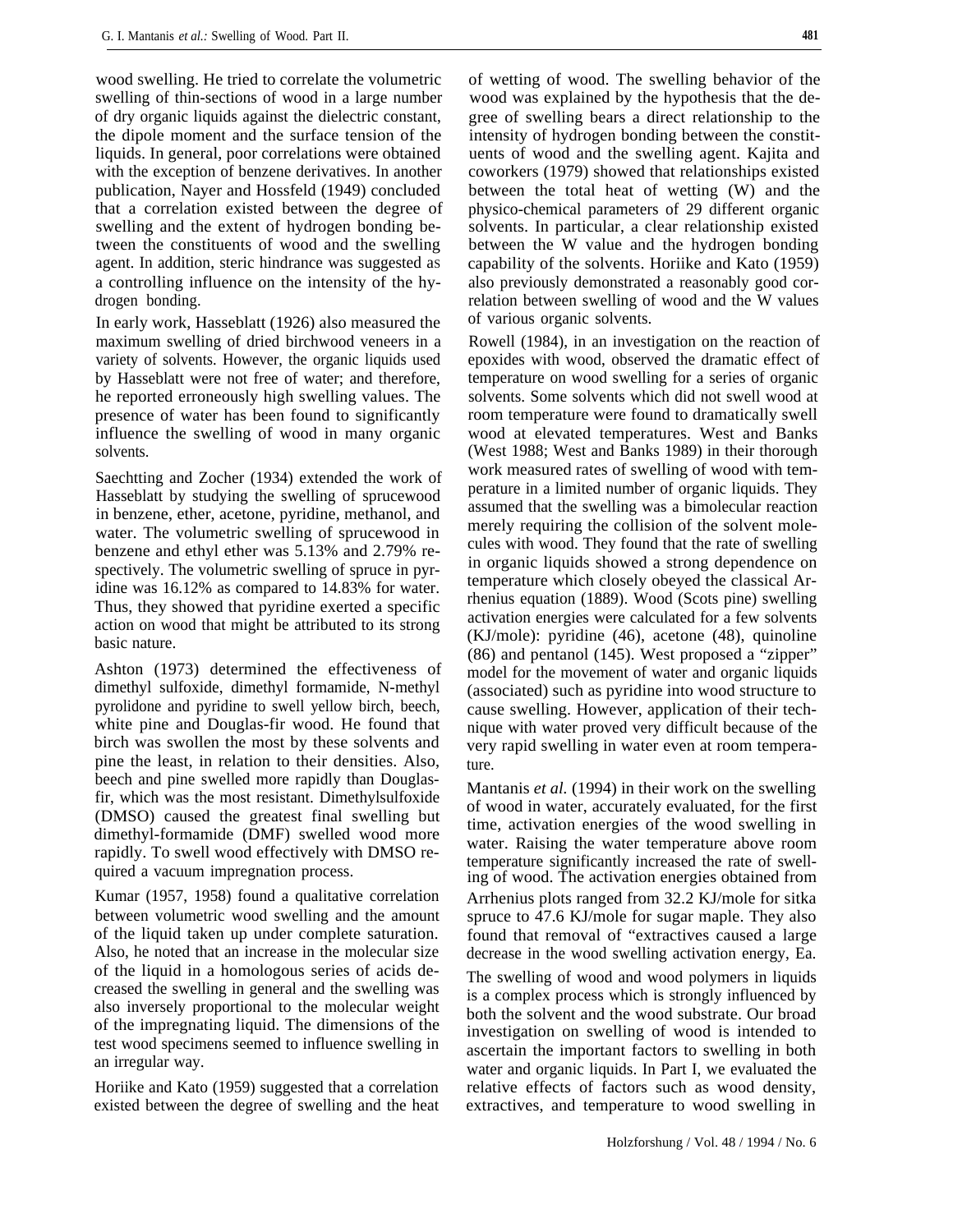water. In this work, we have evaluated the influence of a wide variety of solvent factors such as molar volume, hydrogen bonding, basicity, dipole moment, dielectric constant, surface tension, etc., on the rate and maximum swelling of wood in organic solvents. In future publications, we will report on the activation energy of wood swelling in organic liquids (effects of temperature), the swelling of compressed fiber pellets in water and in various organic liquids as well as on the effect of extractives on the rate and maximum swelling of wood in some organic liquids.

## **Material and Methods**

### *Material*

Totally dry organic solvents were used in this study (with the exception of formic acid (96%), and quinoline (98%), which were not free of water). The organic solvents selected are representatives of various solvent chemical classes (Table 1). These organic liquids have different properties (hydrogen bonding parameter, molar volume, cohesive energy density, basicity, dipole moment, dielectric constant, volubility parameter, etc.). It is known that these solvent properties influence the wood swelling phenomenon in various ways. Therefore, their selection was chosen in such a way so that we were able to determine their relative effect on the swelling of wood.

Heartwood samples of sitka spruce and Douglas-fir (softwoods), sugar maple and quaking aspen (hardwoods) were selected for this investigation. These wood species were selected as representative of softwoods and hardwoods with different compositions and densities. Their density varied from 0.4 to 0.7 gm/cc, and their extractives contents are very different. The samples were cut in the form of 25 (tangential)  $\times$  25 (radial)  $\times$  5 (longitudinal) mm pieces and oven-dried for 48 hours at 65°. Their average moisture content (MC) was 6-7% in the oven-dry basis. Sitka spruce *(Picea sitchensis* L.) had an average number of annual rings per cm of 10 in the air-dry state. The average specific gravity was 0.40. Sugar maple (*Acer saccharum* L.) had an average number of annual rings per cm from 5 to 7 in the air-dry state and the specific gravity varied from 0.69 to 0.71: the average was 0.70. Douglasfir *(Pseudorsuga merrziesii* L.) had an average number of annual rings per cm from 3 to 8 in the air-dry state. Note that with Douglas-fir two different experiments were carried out; the first (Douglas-fir I) for wood samples having low densities (0.47-0.49) with an average of 3 to 4 rings/cm and another (Douglas-fir II) for wood samples having higher densities (0.57 to 0.60) with 7 to 8 rings/cm: quaking aspen *(Populus tremuloides* L.) had 6 to 8 annual rings per cm and the average specific gravity was 0.51. Only tangential swelling was measured. The longitudinal direction was chosen to be the shortest one (5 mm) to accomplish complete penetration of the liquids in a short time. Heartwood samples of the same wood species were cut in the form of 35 mm  $\times$  3 mm  $\times$ 3 mm for the wood wetting measurements.

#### *Methods*

Two cross-sections each of spruce, fir, maple and aspen, prepared as described above, were swollen in 40 organic solvents at room temperature. All initial measurements were made at room temperature with a jaw-type vernier caliper, accurate to  $\pm 0.05$  mm and with jaws sufficient to cover the full 25 mm block side of each wood sample. The oven-dry crow-sections were transferred from the oven and cooled in a desiccator. The cooled oven-dry weights and tangential dimensions were measured as quickly as possible. The maximum tangential swelling of the wood blocks in the dry organic liquids was determined in sealed weighing brittles placed

Table 1. Solvents selected for wood swelling studies

| Alcohols             | Acids     | Acetates             | <b>Aromatics</b>    |  |
|----------------------|-----------|----------------------|---------------------|--|
| Methyl               | Formic    | Methyl               | Toluene             |  |
| Ethyl                | Acetic    | Ethyl                | Benzaldehyde        |  |
| Propyl               | Propionic | Propyl               | Nitrobenzene        |  |
| Benzyl               |           |                      |                     |  |
| Nitrogen-containing  |           | Others               |                     |  |
| Diethvlamine         |           | Water                | Acetone             |  |
| Butylamine           |           | Ethylene glycol      | Dioxane             |  |
| Dibutylamine         |           | Formamide            | 2-Butanone          |  |
| Pyridine             |           | <b>DMF</b>           | y-Butyrolactone     |  |
| 2-Methylpyridine     |           | <b>DMSO</b>          | Furfural:           |  |
| 2.6-Dimethylpyridine |           | Isopropyl ether      | Octane              |  |
| Quinoline            |           | Chloroform           | Butvraldehyde       |  |
| Piperidine           |           | Benzyl benzoate      | Ethylene dichloride |  |
| Nitromethane         |           | Carbon tetrachloride |                     |  |
| Pyrrole              |           |                      |                     |  |

in a thermostatically controlled bath  $(\sim 23^{\circ} \text{ C})$  for 100 days. The percentage swelling is calculated by the use of the equation:

# Percentage swelling =  $\frac{\text{(Swollen Dim. - Over Dry Dim.)}}{\text{(Oous Den. Dim. Dimension)}} \times 100$  (1) (Oven Dry Dimension)

The rate of wood swelling in all the organic solvents at room temperature was evaluated using a computerized linear variable displacement transformer (LVDT) apparatus previously described (Mantanis *et al.* 1994) with small intervals of time (15-600 see). Although a very small induction period is anticipated, the slope of the initial linear portion of the plot of tangential swelling with time (Figs. 1, 2a, b) was used as the estimate of the swelling rate, k (tangential % per minute).

Contact angle measurements were done by the Wihelmy method based on the equation:

#### $F = \gamma_{LV} P \cos \theta$

where F is the force,  $\gamma_{\mu\nu}$  is the liquid surface tension. P is the sample perimeter; the latter two values were obtained by independent measurement, which gives the contact angle, θ .

The work of adhesion was then obtained from the equation:

$$
W_A = \frac{F}{P} + \gamma_{LV} = \gamma_{LV} (1 + \cos \theta)
$$

The Wilhelmy technique was not widely utilized until sensitive microbalances were developed which allowed reproducible, quantitative force measurements on rods and fibers (Young 1976). The method involves suspension of a small, end-sealed (adhesive) wood sample in a liquid and measurement of the force of the interaction on a microbalance. The weight force is obtained by measuring the apparent weight increase when the wood sample contacts a liquid of known surface tension. However, a variety of secondary forces have been implicated in wetting. Therefore, additional information can be obtained by measuring the relative contributions of these secondary forces; dispersive, polar, hydrogen bonding, acid-base to the overall work of adhesion. For simplicity, work of adhesion can be written by considering only the two components, dispersion and polar forces.

$$
\mathbf{W}_{\mathbf{A}} = \mathbf{W}_{\mathbf{A}}^{\mathbf{d}} + \mathbf{W}_{\mathbf{A}}^{\mathbf{p}}
$$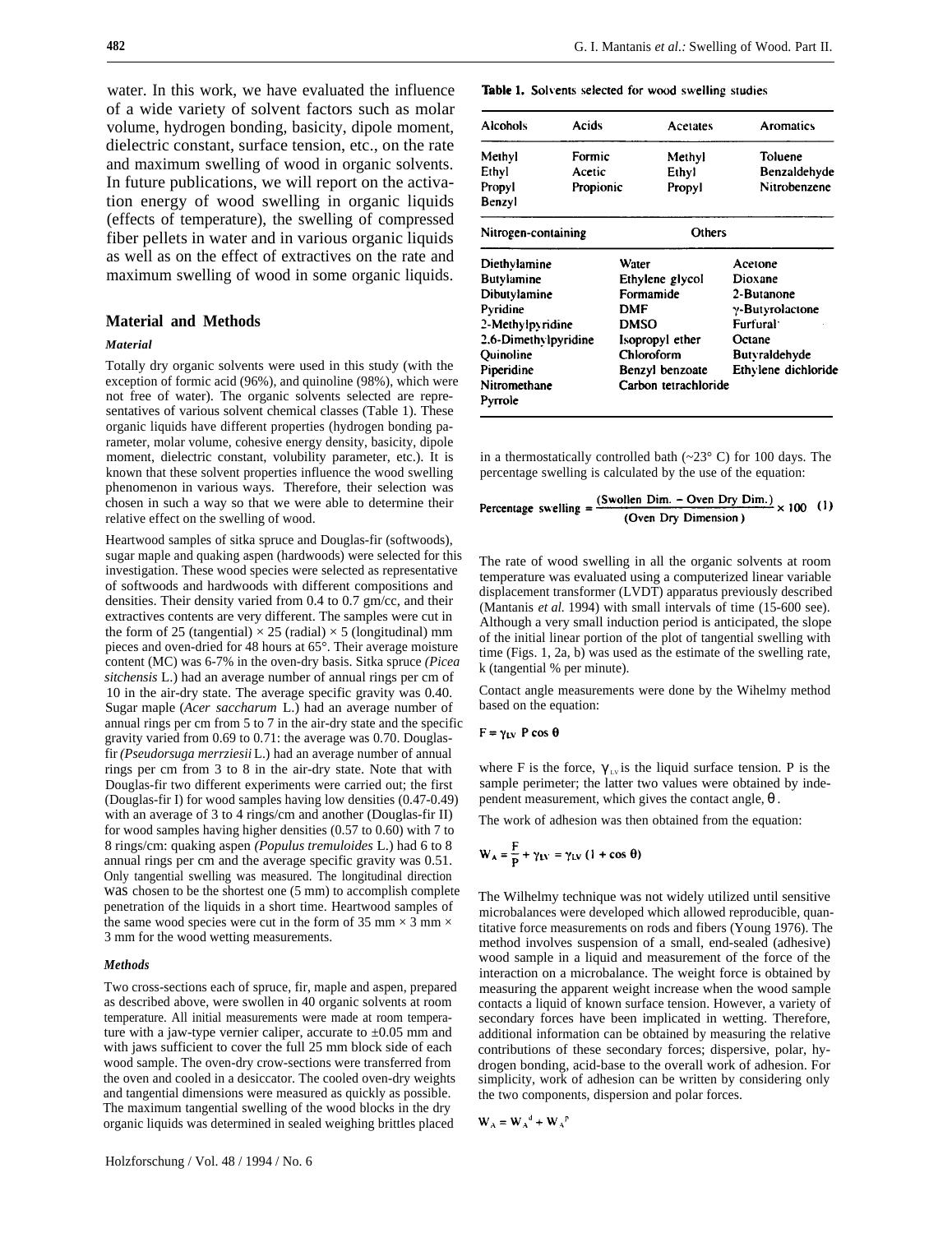However, Fowkes (1962) has suggested that the polar forces are very small and can be considered as negligible and hydrogen bonding is a form of acid-base interactions such that.

$$
W_A = W_A^d + W_A^d
$$

If it is accepted that the dispersive components of the surface free energy interact according to a geometric mean square, then

$$
W_A^{d} = 2 (\gamma_S^{d} \gamma_{1V}^{d})^{1/2} = \gamma_L (1 + \cos \theta)
$$

If we consider that the adsorption of the vapor of the probe liquid is negligible, then the dispersive component is obtained from the equation.

 $\gamma_S^d = \gamma_{\rm LV} (1 + \cos \theta)^2 / 4$ 

Methylene iodide was used as dispersive probe liquid to obtain  $\gamma_s^d$ . Hence, the acid-base contributions to the work of adhesion can be determined using formamide or ethylene glycol as Lewis base and acid probes, respectively, and from the previous equation rewritten as,

 $W_A^{ab} = W_A - W_A^d$ 

All wetting force measurements were performed with a CAHN Dynamic Contact Angle Analyzer by attaching a wood sample to the electrobalance and raising a beaker of wetting liquid with a small elevator until the liquid contacts the sample. The elevator speed was controlled at 100 microns per second and force readings were obtained on a microcomputer. Hexadecane, which has very low surface tension, was chosen for measuring the sample perimeter. Average 'advancing' force values minus the buoyancy force were then used to calculate the work of adhesion and contact angles.

### **Results and Discussion**

Figure 1 is a typical plot of the swelling of quaking aspen in pyridine at room temperature (23 °C). The percent tangential swelling is plotted against time (min). The maximum equilibrium swelling is reached after about 7 hours of swelling. Figure 2 a is a detailed plot of the initial linear portion of the Figure 1 (aspen in pyridine at 23 °C) but at an interval time of two minutes. An induction period of 5–6 min is noted in this case. In general, a small induction period was



Fig. 1. Schematic swelling profile of quaking aspen in pyridine at  $23^{\circ}$ C.



Fig. 2a. Initial linear swelling of quaking aspen in pyridine at  $23^{\circ}$ C.



Fig. 2b. Initial linear swelling of Douglas-fir II (higher density) in ethylene glycol at 23 °C.

noted in most of the swelling profiles. This period was also noted by West (1988) in his study of the swelling of wood in organic liquids. The induction period is probably related to the time necessary for the initial diffusion of the liquid into the cell wall structure of the wood. However, West (1988) has suggested that the induction period reflects a gradual increase in the number of cell wall capillaries that participate in the swelling process as the liquid moves from the lumen into the cell wall and progresses slowly along in the fiber direction. To accommodate this induction period, West and Banks (1989) calculated a time to one-half swell (t 1/2). In contrast, in this work, the initial linear slope of the swelling profile was taken as an estimate of the wood swelling rate (Figs. 1, 2a, b). Similarly, Stamm (1956) in his work on the diffusion of liquids into cellulosic materials noticed that, characteristically after the induction period, the initial 2/3 portion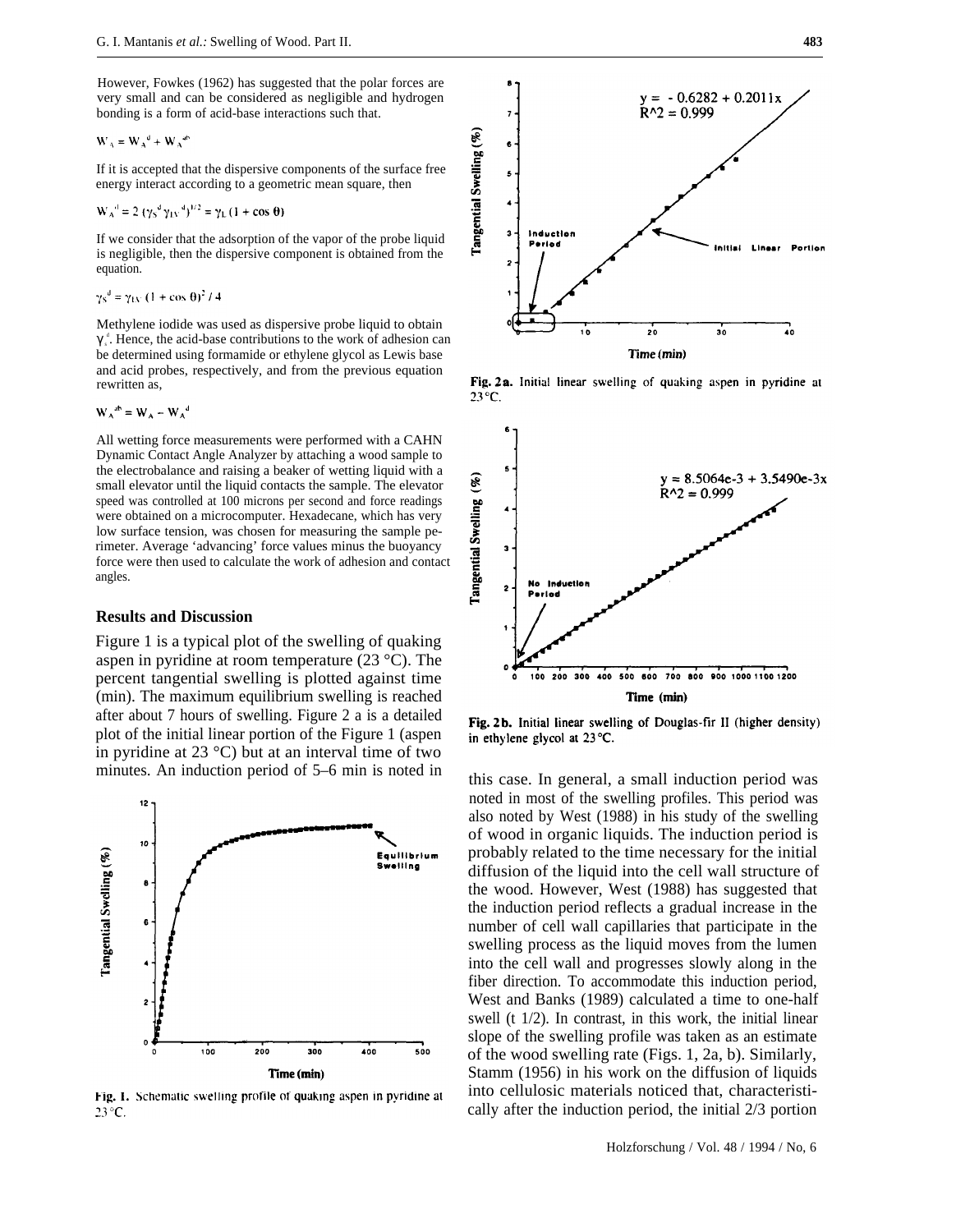of the tangential swelling profile of sprucewood in water produced a straight line relationship. A swelling rate constant, k, is then derived from the slope of this curve  $(k= 0.2011 \frac{\omega}{\text{min}})$ . Figure 2b is another example of this initial swelling profile, in this case, for Douglas-fir II in ethylene glycol at room temperature ( $k = 0.0035$  %/min). However, no induction period was noted in this case. Similar measurements were made for wood in all forty solvents at room temperature.

# *Maximum swelling of wood in organic solvents*

The data presented in Table 2 show the maximum tangential swelling of all wood species in the anhydrous organic solvents at the end of 100 days. The standard deviations are presented in the parentheses. In general, no large deviations were observed. Results indicate that formic acid, butylamine, dimethylformamide, pyridine, formamide, dimethylsulfoxide, diethylamine, and 2-methylpyridine swell all the wood species beyond the water-swollen dimensions. The largest amount of wood swelling was caused by formic acid and butylamine (all species). However, it should be stressed that formic acid was not free of water (96%). Much lower swelling values would be expected for wood swelling in anhydrous formic acid. Quinoline, octane, butyraldehyde, nitrobenzene, carbon tetrachloride, benzyl benzoate, and piperidine

|  | Table 2. Maximum tangential swelling of wood at $23^{\circ}$ C at the end of 100 days |  |  |  |  |  |  |  |  |
|--|---------------------------------------------------------------------------------------|--|--|--|--|--|--|--|--|
|--|---------------------------------------------------------------------------------------|--|--|--|--|--|--|--|--|

|           |                                             | Sitka spruce      |                         |                     | Douglas-fir I           |                                      | Douglas-fir II          | Sugar maple        |                         |                   | Quaking aspen           |
|-----------|---------------------------------------------|-------------------|-------------------------|---------------------|-------------------------|--------------------------------------|-------------------------|--------------------|-------------------------|-------------------|-------------------------|
|           |                                             |                   |                         |                     |                         | (Standard deviations in parentheses) |                         |                    |                         |                   |                         |
| Class I   | Water                                       | 8.4               | (0.2)                   | 8.8                 | (0.1)                   | 10.0                                 | (0.3)                   | 10.6               | (0.3)                   | 8.9               | (0.3)                   |
|           | Formamide                                   | 11.2              | (0.3)                   | 9.6                 | (0.2)                   | 11.3                                 | (0.2)                   | 16.8               | (0.4)                   | 12.0              | (0.3)                   |
|           | Ethylene glycol                             | 9.5               | (0.2)                   | 9.1                 | (0.1)                   | 11.6                                 | (0.2)                   | 10.4               | (0.3)                   | 10.1              | (0.2)                   |
|           | Methanol                                    | 8.2               | (0.3)                   | 7.3                 | (0.2)                   | 9.2                                  | (0.1)                   | 8.7                | (0.2)                   | 8.4               | (0.2)                   |
|           | Ethanol                                     | 7.0               | (0.2)                   | 6.3                 | (0.2)                   | 7.3                                  | (0.2)                   | 6.9                | (0.1)                   | 7.7               | (0.3)                   |
|           | Propanol                                    | 4.9               | (0.1)                   | 5.1                 | (0.2)                   | 6.6                                  | (0.1)                   | 5.3                | (0.2)                   | 6.0               | (0.2)                   |
| Class II  | <b>DMF</b>                                  | 11.8              | (0.3)                   | 11.5                | (0.4)                   | 14.7                                 | (0.4)                   | 13.2               | (0.4)                   | 13.2              | (0.3)                   |
|           | Pyridine                                    | 12.2              | (0.4)                   | 11.4                | (0.4)                   | 15.0                                 | (0.4)                   | 13.3               | (0.3)                   | 12.1              | (0.3)                   |
|           | Acetone                                     | 5.7               | (0.2)                   | 4.6                 | (0.2)                   | 7.2                                  | (0.3)                   | 7.1                | (0.2)                   | 7.5               | (0.2)                   |
|           | 2-Butanone                                  | 4.3               | (0.4)                   | 4.1                 | (0.3)                   | 5.6                                  | (0.3)                   | 5.1                | (0.2)                   | 6.0               | (0.2)                   |
|           | Dioxane<br>Ethylacetate<br>Butyraldehyde    | 5.7<br>2.6<br>0.7 | (0.2)<br>(0.3)<br>(0.2) | 7.5<br>2.7<br>0.66  | (0.3)<br>(0.3)<br>(0.1) | 8.9<br>2.6<br>0.84                   | (0.2)<br>(0.1)<br>(0.1) | 8.4<br>3.7         | (0.3)<br>(0.1)          | 9.1<br>5.5        | (0.3)<br>(0.1)          |
|           | Methylacetate<br>Propylacetate              | 5.0<br>2.2        | (0.3)<br>(0.1)          | 4.7<br>1.4          | (0.2)<br>(0.2)          | 5.2<br>1.7                           | (0.3)<br>(0.2)          | 1.21<br>5.6<br>3.1 | (0.1)<br>(0.1)<br>(0.2) | 3.4<br>5.7<br>4.9 | (0.0)<br>(0,1)<br>(0.2) |
| Class III | Nitromethane<br>Butyrolactone               | 4.5<br>7.2<br>5.5 | (0.1)<br>(0.2)          | 4.0<br>7.5          | (0.1)<br>(0.0)          | 4.6<br>8.6                           | (0.2)<br>(0.2)          | 5.4<br>9.6         | (0.1)<br>(0.2)          | 6.0<br>9.2        | (0.1)<br>(0.1)          |
| Class IV  | Furfural<br>Chloroform                      | 1.4               | (0.1)<br>(0.1)          | 5.4<br>1.5          | (0.2)<br>(0.1)          | 5.7<br>1.7                           | (0.1)<br>(0.1)          | 7.6<br>3.9         | (0.2)<br>(0.3)          | 7.8<br>5.5        | (0.3)<br>(0.1)          |
|           | Ethylene dichloride                         | 2.1               | (0.2)                   | 2.1                 | (0.1)                   | 2.4                                  | (0.2)                   | 4.6                | (0.2)                   | 5.0               | (0.2)                   |
|           | Carbon tetrachloride                        | 1.2               | (0.1)                   | 1.3                 | (0.0)                   | 1.4                                  | (0.1)                   | 1.1                | (0.1)                   | 1.2               | (0.0)                   |
| Class V   | Benzaldehyde                                | 1.0               | (0.1)                   | 0.9                 | (0.1)                   | 1.2                                  | (0.1)                   | 2.1                | (0.0)                   | 6.1               | (0.2)                   |
|           | Nitrobenzene                                | 0.5               | (0.0)                   | 0.4                 | (0.0)                   | 0.56                                 | (0.0)                   | 0.72               | (0.1)                   | 2.1               | (0.0)                   |
|           | Toluene<br>Isopropyl ether                  | 1.6<br>1.5<br>2.9 | (0.2)<br>(0.1)          | 1.5<br>1.3          | (0.2)<br>(0.1)          | 1.7<br>1.5<br>2.2                    | (0.1)<br>(0.1)          | 1.5<br>1.0         | (0.0)<br>(0.1)          | 1.6<br>1.3        | (0,1)<br>(0,1)          |
|           | Benzyl alcohol<br>Quinoline (98%)<br>Octane | 0.37<br>0.85      | (0.2)<br>(0.0)<br>(0.0) | 2.6<br>0.29<br>0.72 | (0.1)<br>(0.0)<br>(0.0) | 0.56<br>0.64                         | (0.1)<br>(0.1)<br>(0.0) | 8.9<br>0.56<br>0.6 | (0.1)<br>(0.0)<br>(0.0) | 9.6<br>2.4<br>0.8 | (0.2)<br>(0.1)<br>(0.1) |
| Others    | Pyrrole                                     | 7.6               | (0.2)                   | 6.9                 | (0.2)                   | 7.8                                  | (0.2)                   | 12.0               | (0.2)                   | 10.1              | (0.2)                   |
|           | <b>DMSO</b>                                 | 13.9              | (0.3)                   | 13.7                | (0.1)                   | 16.7                                 | (0.4)                   | 14.5               | (0.3)                   | 14.4              | (0.2)                   |
|           | Benzyl benzoate                             | 1.0               | (0.0)                   | 0.9                 | (0.2)                   | 1.1                                  | (0.0)                   | 1.0                | (0.1)                   | 0.9               | (0.0)                   |
| Acids     | Formic (96%)                                | 14.9              | (0.1)                   | 17.4                | (0.2)                   | 21.4                                 | (0.1)                   | 20.3               | (0.3)                   | 17.0              | (0.3)                   |
|           | Acetic                                      | 8.7               | (0.1)                   | 7.6                 | (0.2)                   | 9.3                                  | (0.0)                   | 10.2               | (0.2)                   | 11.6              | (0.2)                   |
|           | Propionic                                   | 6,4               | (0.2)                   | 6.3                 | (0.0)                   | 7.2                                  | (0.1)                   | 10.0               | (0.1)                   | 8.0               | (0.1)                   |
| Amines    | 2.6-Dimethylpyridine                        | 1.3               | (0.1)                   | 1.0                 | (0.0)                   | 1.1                                  | (0.1)                   | 6.3                | (0.1)                   | 8.1               | (0.1)                   |
|           | Diethylamine                                | 10.1              | (0.3)                   | 10.4                | (0.1)                   | 12.4                                 | (0.2)                   | 11.0               | (0.2)                   | 10.6              | (0.2)                   |
|           | Butvlamine                                  | 14.5              | (0.0)                   | 16.4                | (0.2)                   | 21.1                                 | (0.3)                   | 19.3               | (0.2)                   | 18.2              | (0.2)                   |
|           | Dibutylamine                                | 1.3               | (0.0)                   | 1.0                 | (0.0)                   | 1.1                                  | (0.1)                   | 0.8                | (0.1)                   | 0.9               | (0.0)                   |
|           | 2-Methylpyridine                            | 10.8              | (0.1)                   | 11.6                | (0.1)                   | 12.8                                 | (0.1)                   | 11.9               | (0.1)                   | 11.7              | (0.0)                   |
|           | Piperidine                                  | 0.9               | (0.0)                   | 0.62                | (0.0)                   | 0.6                                  | (0.0)                   | 4.3                | (0.1)                   | 12.3              | (0.1)                   |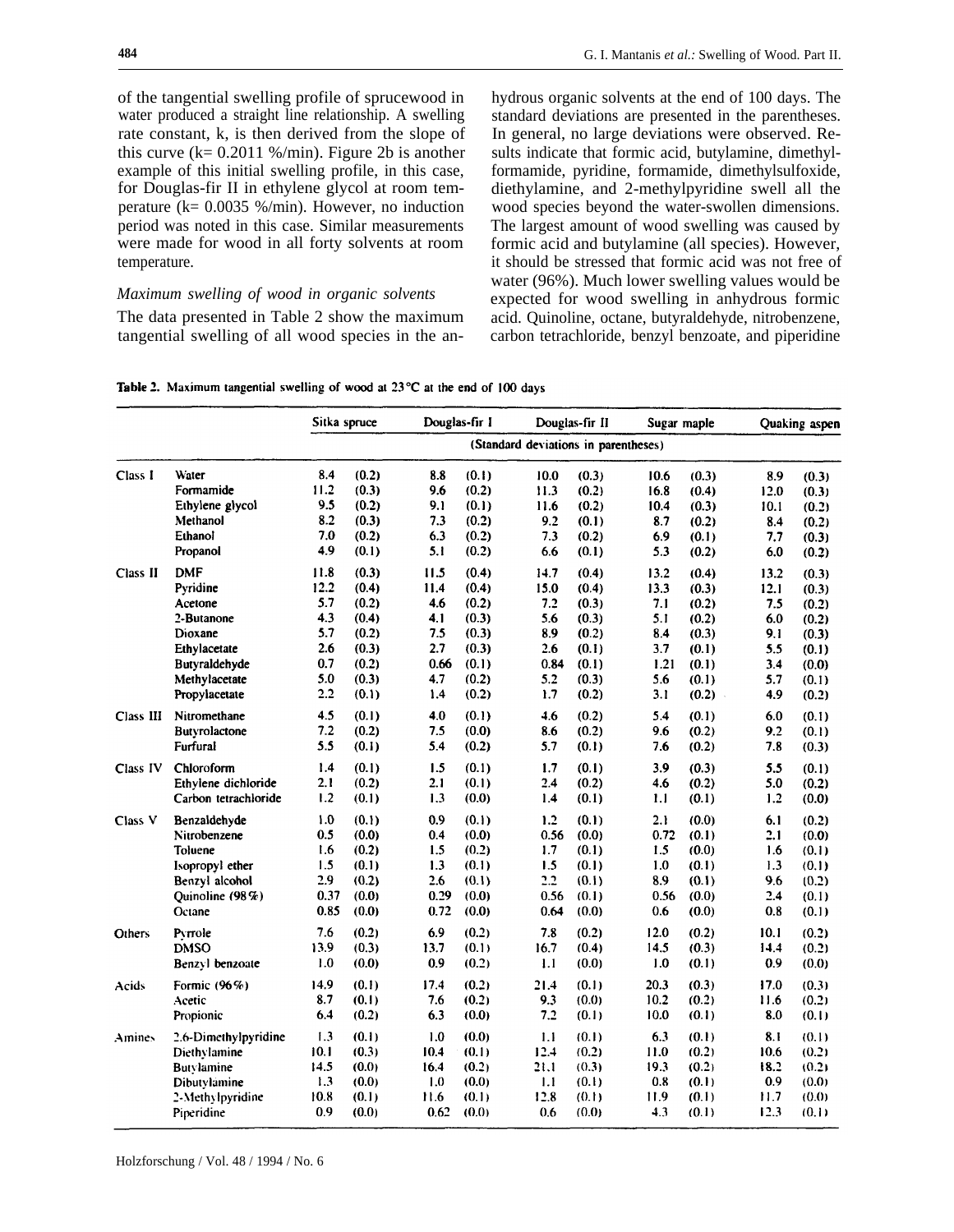(softwoods) exhibited the lowest maximum tangential swelling values. In general, the hardwoods, maple and aspen, swelled to a much greater extent compared with the softwoods, spruce and Douglasfir. This is very likely due to the greater density of the hardwoods (Mantanis *et al.* 1994).

Table 3 shows the maximum tangential swelling values relative to that in water. Most organic liquids seem to swell the various wood species to an almost consistent extent, however variations among the wood species did occur. Exceptions included piperidine. 2.6 lutidine, benzaldehyde, benzyl alcohol, butyraldehyde, This may be due to the extremely slow rate of swelling of the softwoods in these solvents, that is, swelling at the end of 100 days

probably was not the final equilibrium swelling. Overall, the swelling results are in a very good agreement with Nayer's (1948) and Stamm's (1964) work. From Tables 2 and 3, the pronounced swelling effect that the primary amines have on wood is obvious. The lower amines swelled wood relatively fast while the higher (bulkier) ones extremely slowly. The maximum swelling observed in the homologous series of alcohols is in a descending order (Water >  $MeOH > EtOH > PrOH$ ), a result demonstrated by previous investigators (Stamm 1935; Stamm 1964). The same pattern is followed for the maximum swelling in the homologous series of organic acids (Fig. 3) and acetates (Fig. 4). It is apparent that as the solvent molecule becomes bulkier, the wood

| <b>Table 3.</b> Maximum tangential swelling relative to that in water at $23^{\circ}$ C |  |  |  |  |  |
|-----------------------------------------------------------------------------------------|--|--|--|--|--|
|                                                                                         |  |  |  |  |  |

|           |                      | Sitka spruce | Douglas-fir I | Douglas-fir II | Sugar maple | Quaking aspen |
|-----------|----------------------|--------------|---------------|----------------|-------------|---------------|
|           | Water                | 100.0        | 100.0         | 100.0          | 100.0       | 100.0         |
| Class 1   | Formamide            | 133.3        | 109.1         | 113.0          | 158.5       | 134.8         |
|           | Ethylene glycol      | 113.1        | 103.4         | 116.0          | 98.1        | 113.5         |
|           | Methanol             | 97.6         | 83.0          | 92.0           | 82.1        | 94.4          |
|           | Ethanol              | 83.3         | 71.6          | 73.0           | 65.1        | 86.5          |
|           | Propanol             | 58.3         | 58.0          | 66.0           | 50.0        | 67.4          |
| Class II  | <b>DMF</b>           | 140.5        | 130.7         | 147.0          | 124.5       | 148.3         |
|           | Pyridine             | 145.2        | 129.5         | 150.0          | 125.5       | 136.0         |
|           | Acetone              | 67.9         | 52.3          | 72.0           | 67.0        | 84.3          |
|           | 2-Butanone           | 51.2         | 46.6          | 56.0           | 48.1        | 67.4          |
|           | Dioxane              | 67.9         | 85.2          | 89.0           | 79.2        | 102.2         |
|           | Ethylacetate         | 31.0         | 30.7          | 26.0           | 34.9        | 61.8          |
|           | Butyraldehyde        | 8.3          | 7.5           | 8.4            | 11.4        | 38.2          |
|           | Methylacetate        | 59.5         | 53.4          | 52.0           | 52.8        | 64.0          |
|           | Propylacetate        | 26.2         | 15.9          | 17.0           | 29.2        | 55.1          |
| Class III | Nitromethane         | 53.6         | 45.5          | 46.0           | 50.9        | 67.4          |
|           | Butyrolactone        | 85.7         | 85.2          | 86.0           | 90.6        | 103.4         |
|           | Furfural             | 65.5         | 61.4          | 57.0           | 71.7        | 87.6          |
| Class IV  | Chloroform           | 16.7         | 17.0          | 17.0           | 36.8        | 61.8          |
|           | Ethylene dichloride  | 25.0         | 23.9          | 24.0           | 43.4        | 56.2          |
|           | Carbon tetrachioride | 14.3         | 14.8          | 14.0           | 10.4        | 13.5          |
| Class V   | Benzaldehyde         | 11.9         | 10.2          | 12.0           | 19.8        | 68.0          |
|           | Nitrobenzene         | 6.0          | 4.5           | 5.6            | 6.8         | 23.6          |
|           | Toluene              | 19.0         | 17.0          | 17.0           | 14.2        | 18.0          |
|           | Isopropyl ether      | 17.9         | 14.8          | 15.0           | 9.4         | 14.6          |
|           | Benzyl alcohol       | 34.5         | 29.5          | 22.0           | 84.0        | 107.9         |
|           | Ouinoline            | 4.4          | 3.3           | 5.6            | 5.3         | 27.0          |
|           | Octane               | 10.0         | 8.0           | 7.0            | 5.5         | 9.0           |
| Others    | Pyrrole              | 90.5         | 78.4          | 78.0           | 113.2       | 113.5         |
|           | <b>DMSO</b>          | 165.5        | 155.7         | 167.0          | 136.8       | 161.8         |
|           | Benzyl benzoate      | 11.9         | 10.2          | 11.0           | 9.4         | 10.1          |
| Acids     | Formic               | 177.4        | 197.7         | 214.0          | 191.5       | 191.0         |
|           | Acetic               | 103.6        | 86.4          | 93.0           | 96.2        | 130.3         |
|           | Propionic            | 76.2         | 71.6          | 72.0           | 94.3        | 89.9          |
| Amines    | 2.6-Dimethylpyridine | 15.0         | 11.0          | 11.0           | 59.0        | 91.0          |
|           | Diethylamine         | 120.2        | 118.2         | 124.0          | 103.8       | 119.1         |
|           | Butylamine           | 172.6        | 186.4         | 211.0          | 182.1       | 204.5         |
|           | Dibutylamine         | 15.5         | 11.4          | 11.0           | 7.5         | 10.1          |
|           | 2-Methylpyridine     | 128.6        | 131.8         | 128.0          | 112.3       | 131.5         |
|           | Piperidine           | 10.7         | 7.0           | 6.0            | 40.6        | 138.2         |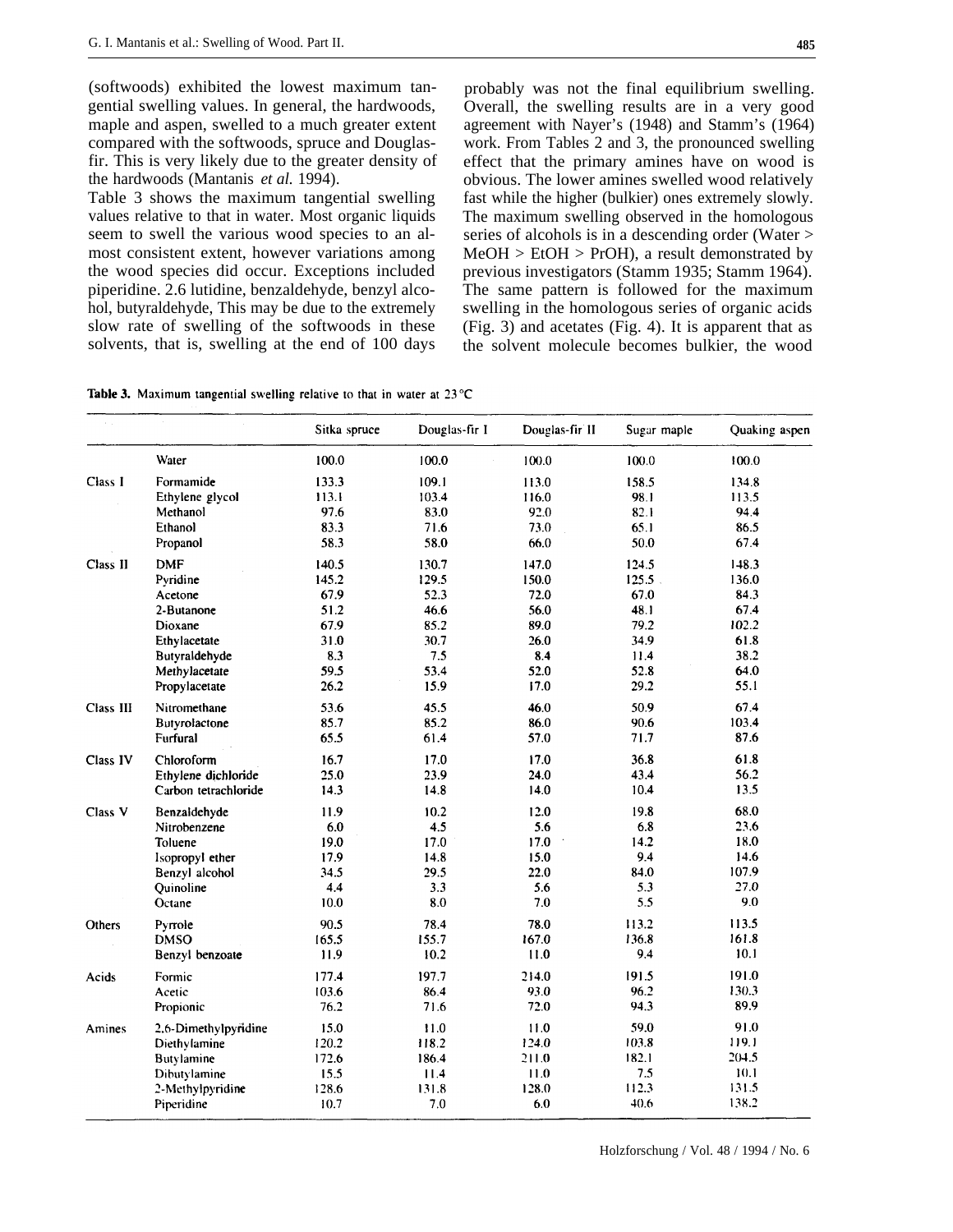

Fig. 3. Maximum tangential swelling of wood in organic acids. Note: each point is the average of 2 replicates.



Fig. 4. Maximum tangential swelling of wood in acetates. Note: Each point is the average of 2 replicates.

maximum swelling decreases constantly (within a homologous series). In Figure 3, the maximum for formic acid would be expected to occur at a lower level if the formic acid were anhydrous.

None of the typical solvent properties such as solubility parameter, dielectric constant, dipole moment, and surface tension showed any consistent correlation with the maximum swelling of wood. This was true for all the wood species. However, a correlation was found between the maximum tangential swelling and the solvent donor number (Fig. 5). Donor number (DN) was introduced by Gutmann (1976) to describe the nucleophilic behavior or donicity of a particular solvent (solvent basicity). Simply defined, donicity is the negative AH-value in kcal/mol for the interaction of an electron pair donor solvent (EPD) with  $SbCl<sub>3</sub>$  in a highly diluted solution of dichloroethane. However, solvent basicity data are available for only a limited number of solvents, therefore, we correlated only 18 solvents with DN data for the



Fig. 5. Maximum tangential swelling of sitka spruce plotted against solvent basicity. (DN data available for 18 of our solvents.)

maximum wood swelling (Fig. 5). In general, very strong relationships were obtained. However, this linear relationship was expected since wood by nature has an acidic character (Wood  $pH = 4.0-6.0$ ) (Fengel and Wegener 1984). Wetting force measurements of the wood samples by the Wilhelmy technique also clearly show that wood has acidic character. As shown in Table 4, the greatest interactions for all the wood samples occur with the basic probe, formamide, while lower readings are obtained with the acidic probe, ethylene glycol. This may also explain why amines are generally excellent wood swelling agents; because of their strong basic nature.

### *Rate of swelling of nood in organic liquids*

In Table 5 the rates of swelling of wood in all the organic liquids at 23 °C are presented in units of tangential % per minute. It is obvious from Table 5 that some organic solvents swell wood at an extremely slow rate. Such solvents include piperidine, dibutylamine, 2,6 dimethylamine, quinoline, benzyl benzoate, benzyl alcohol, isopropyl ether, toluene, nitrobenzene, benzaldehyde, carbon tetrachloride, ethylene dichloride, chloroform, propyl acetate, and butyraldehyde. The fastest swelling rates were ob-

Table 4. Work of adhesion of wood with various liquid probes

| <b>Species</b> | <b>Water</b><br>(bi-functional)<br>$(\Theta)$ | Wa. (dynes/cm)  | Ethylene glycol<br>(acidic)<br>Wa (ab)<br>(dynes/cm) | Formamide<br>(basic)<br>$W_a$ (ab)<br>(dynes/cm) |
|----------------|-----------------------------------------------|-----------------|------------------------------------------------------|--------------------------------------------------|
| Spruce         | 108.2                                         | (60.4)          | 21.2                                                 | 30.6                                             |
| Douglas-fir    |                                               | $93.2$ $(73.5)$ | 16.5                                                 | 34.3                                             |
| Maple          | 106.6                                         | (62.2)          | 24.4                                                 | 29.5                                             |
| Aspen          | 99.7                                          | (68.2)          | 12.7                                                 | 20.3                                             |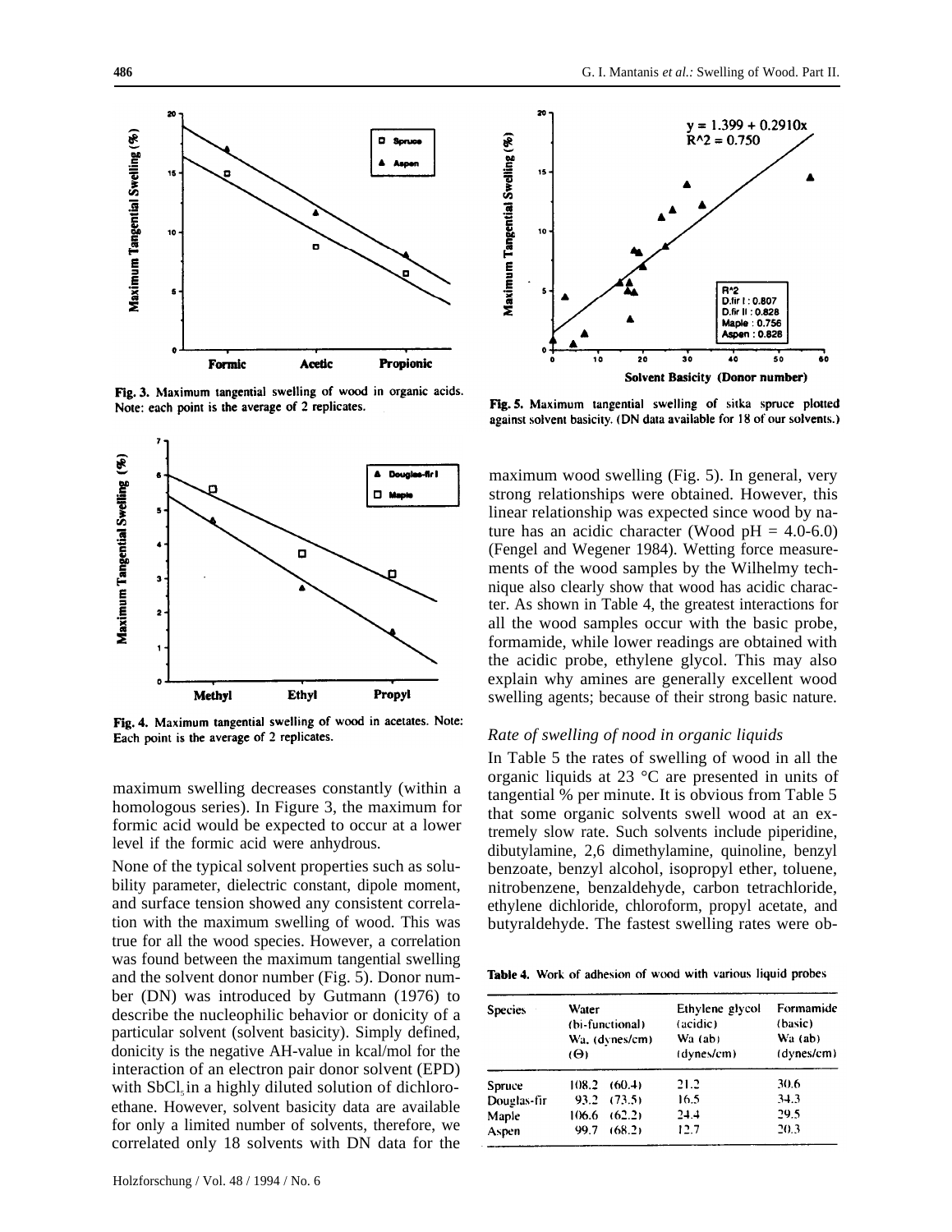tained with methanol, ethanol, water, butylamine, formic acid, DMF, formamide, and DMSO. It is also noted that the wood swelling rate increased dramatically with the smallest molecule in each of the homologous series of alcohols, acetates, and organic acids as previously noted. This was anticipated due to the greater difficulty for the larger molecules to diffuse into the fine capillary structure of wood (Stamm 1964). Solvents that swelled wood faster than water were, methanol (spruce, Douglas-fir I, and aspen), butylamine (aspen), and formic acid (spruce, Douglas-fir I, and aspen). Of course the presence of water in the formic acid would act as a promoter for the wood swelling process. A compari-

son of the wood swelling rates in pyridine, 2-methylpyridine, and 2,6 dimethylpyridine shows that, for all wood species, the addition of the methyl group retards significantly the rate of the swelling. This is also attributable to the increased molecular size and associated steric effects in comparison to butylamine and dibutylamine.

Correlations were also attempted between swelling rate and molecular weight, molar volume, and maximum swelling. We concluded that there was a clear inverse correlation between the logarithm of the rate of wood swelling and the molecular weight of the swelling liquid (Fig. 6). This trend was consistent for all wood species. In addition, a consistent trend was

|  |  |  |  |  |  |  | <b>Table 5.</b> Rates of swelling of wood in 40 organic solvents at room temperature |
|--|--|--|--|--|--|--|--------------------------------------------------------------------------------------|
|--|--|--|--|--|--|--|--------------------------------------------------------------------------------------|

|           |                                                                                                                                                 |                                                                                                                                               | Rate of swelling of wood. $k =$ Initial linear slope (% per min)                                                                             |                                                                                                                                                |                                                                                                                                               |                                                                                                                                                |  |  |  |
|-----------|-------------------------------------------------------------------------------------------------------------------------------------------------|-----------------------------------------------------------------------------------------------------------------------------------------------|----------------------------------------------------------------------------------------------------------------------------------------------|------------------------------------------------------------------------------------------------------------------------------------------------|-----------------------------------------------------------------------------------------------------------------------------------------------|------------------------------------------------------------------------------------------------------------------------------------------------|--|--|--|
|           |                                                                                                                                                 | Sitka spruce                                                                                                                                  | Douglas-fir I                                                                                                                                | Douglas-fir II                                                                                                                                 | Sugar maple                                                                                                                                   | Quaking aspen                                                                                                                                  |  |  |  |
| Class I   | Water<br>Formamide<br>Ethylene glycol<br>Methanol<br>Ethanol<br>Propanol                                                                        | 9.8<br>$e-1$<br>2.8<br>$e - 1$<br>6.0<br>$e-3$<br>2.0<br>$e + 0$<br>$e^{-1}$<br>1.3<br>4.3<br>$e - 4$                                         | 3.0<br>$e - 1$<br>9.9<br>$e-2$<br>$e-3$<br>3.3<br>7.9<br>$e-1$<br>$e-2$<br>4.0<br>4.2<br>$e-4$                                               | 7.0<br>$e - 1$<br>5.9<br>$e-2$<br>3.6<br>$e-3$<br>3.5<br>$e-1$<br>3.0<br>$e-2$<br>1.3<br>$e-4$                                                 | 3.0<br>$e-1$<br>1.8<br>$e-1$<br>1.3<br>$e-3$<br>1.9<br>$e - 1$<br>$e-2$<br>6.0<br>6.9<br>$e-4$                                                | 8.0<br>$e-1$<br>4.8<br>$e-2$<br>$e-3$<br>5.3<br>1.4<br>$e + 0$<br>2.5<br>$e-1$<br>$e-2$<br>1.4                                                 |  |  |  |
| Class II  | <b>DMF</b><br>Pyridine<br>Acetone<br>2-Butanone<br>Dioxane<br>Ethylacetate<br>$\overline{a}$<br>Butyraldehyde<br>Methylacetate<br>Propylacetate | 29<br>$e-1$<br>7.8<br>$e-3$<br>3.5<br>$e - 3$<br>4.1<br>$e-4$<br>5.4<br>$e-5$<br>3.4<br>$e-5$<br>4.2<br>$e-6$<br>2.0<br>$e-3$<br>1.9<br>$e-5$ | 1.0<br>$e-1$<br>7.5<br>$e-3$<br>2.1<br>$e-3$<br>2.2<br>$e-4$<br>5.6<br>$e-5$<br>5.9<br>$e-5$<br>4.7<br>$e-6$<br>9.6<br>$e-4$<br>2.1<br>$e-5$ | 9.2<br>$e-2$<br>9.4<br>$e-3$<br>1.9<br>$e-3$<br>4.8<br>$e - 5$<br>4.1<br>$e-5$<br>5.5<br>$e-5$<br>5.6<br>$e-6$<br>2.1<br>$e-4$<br>1.7<br>$e-5$ | $e-2$<br>9.1<br>6.0<br>$-e-3$<br>$e-2$<br>1.7<br>$e-3$<br>4.4<br>2.2<br>$e-4$<br>5.6<br>$e-4$<br>5.4<br>$e-6$<br>2.2<br>$e-2$<br>6.2<br>$e-5$ | 2.0<br>$e-1$<br>2.0<br>$e - 1$<br>2.3<br>e – 1<br>1.9<br>$e-2$<br>1.2<br>$e-3$<br>3.0<br>$e-3$<br>1.9<br>$e-5$<br>7.8<br>$e-2$<br>2.9<br>$e-4$ |  |  |  |
| Class III | Nitromethane<br>Butyrolactone<br>Furfural                                                                                                       | 4.5<br>$e-3$<br>1.4<br>$e-4$<br>1.7<br>$e - 4$                                                                                                | 4.0<br>$e-3$<br>2.0<br>$e-4$<br>$e-4$<br>1.3                                                                                                 | 1.5<br>$e-3$<br>1.0<br>$e-4$<br>1.0<br>$e-4$                                                                                                   | $e-2$<br>1.6<br>2.6<br>$e-4$<br>8.9<br>$e-4$                                                                                                  | 1.0<br>e – 1<br>7.1<br>$e-3$<br>7.1<br>$e-3$                                                                                                   |  |  |  |
| Class IV  | Chloroform<br>Ethylene dichloride<br>Carbon tetrachloride                                                                                       | 2.6<br>$e-5$<br>1.9<br>$e-5$<br>1.0<br>$e-5$                                                                                                  | 2.6<br>$e - 5$<br>1.4<br>$e-5$<br>$e-6$<br>8.3                                                                                               | $e-5$<br>3.6<br>1.9<br>$e-5$<br>9.9<br>$e-6$                                                                                                   | 1.3<br>$e-4$<br>$e-5$<br>7.9<br>1.1<br>$e-5$                                                                                                  | e – 3<br>1.6<br>$e-3$<br>1.0<br>1.4<br>$e-5$                                                                                                   |  |  |  |
| Class V   | Benzaldehyde<br>Nitrobenzene<br>Toluene<br>Isopropyl ether<br>Benzyl alcohol<br>Ouinoline<br>Octane                                             | 9.7<br>$e-6$<br>8.4<br>$e-5$<br>IJ<br>$e-5$<br>1.1<br>$e-5$<br>2.6<br>$e-5$<br>4.7<br>$e-6$<br>8.1<br>$e-6$                                   | 8.8<br>$e-6$<br>4.8<br>$e-6$<br>9.8<br>$e-6$<br>$e-5$<br>1.0<br>2.1<br>$e-5$<br>5.1<br>$e-6$<br>9.4<br>$e-6$                                 | 7.7<br>$e-6$<br>3.8<br>$e-6$<br>1.1<br>$e-5$<br>$e-5$<br>1.0<br>1.9<br>$e-5$<br>3.9<br>$e-6$<br>$e-5$<br>1.1                                   | 3.0<br>$e-5$<br>6.4<br>$e-6$<br>1.2<br>$e-5$<br>1.1<br>$e-5$<br>5.0<br>$e-5$<br>4.6<br>$e-6$<br>7.3<br>$e-6$                                  | 6.4<br>$e - 5$<br>$e-5$<br>1.7<br>1.5<br>$e-5$<br>$e - 5$<br>1.4<br>1.7<br>$e-4$<br>1.9<br>$e-5$<br>2.0<br>$e-5$                               |  |  |  |
| Others    | <b>DMSO</b><br>Pyrroie<br>Benzyl benzoate                                                                                                       | 1.3<br>$e - 1$<br>2.0<br>$e-4$<br>6.9<br>$e-6$                                                                                                | 4.9<br>$e-2$<br>9.5<br>$e-5$<br>6.7<br>$e-6$                                                                                                 | $e-2$<br>2.4<br>5.7<br>$e - 5$<br>8.5<br>$e-6$                                                                                                 | $e-2$<br>1.7<br>$e-2$<br>1.0<br>9.1<br>$e-6$                                                                                                  | 2.8<br>$e-1$<br>3.5<br>$e - 2$<br>6.3<br>$e-6$                                                                                                 |  |  |  |
| Acids     | Formic<br>Acetic<br>Propionic                                                                                                                   | 1.5<br>$e + 0$<br>1.8<br>$e-2$<br>2.5<br>$e-4$                                                                                                | 5.8<br>$e-1$<br>$e-3$<br>6.4<br>4.7<br>$e-4$                                                                                                 | 4.4<br>$e - 1$<br>5.0<br>$e-3$<br>3.1<br>$e-4$                                                                                                 | 1.6<br>$e - 1$<br>5.3<br>$e-2$<br>$e-3$<br>4.7                                                                                                | 1.7<br>$e+0$<br>1.9<br>$e-1$<br>1.2<br>$e-2$                                                                                                   |  |  |  |
| Amines    | 2.6-Dimethylpyridine<br>Diethylamine<br>Butylamine<br>Dibutylamine<br>2-Methylpyridine<br>Piperidine                                            | 6.8<br>$e-6$<br>6.4<br>$e-4$<br>5.2<br>$e - 1$<br>1.1<br>$e-5$<br>3.0<br>$e-4$<br>1.5<br>$e-5$                                                | 8.8<br>$e-6$<br>7.1<br>$e-4$<br>2.5<br>$e-1$<br>8.8<br>$e-6$<br>2.3<br>$e-4$<br>7.6<br>$e-6$                                                 | 1.1<br>$e-5$<br>1.1<br>$e-3$<br>1.2<br>$e-1$<br>8.2<br>$e-6$<br>5.9<br>$e - 5$<br>7.6<br>$e-6$                                                 | 6.7<br>$e-5$<br>3.5<br>$e-3$<br>$e-2$<br>4.9<br>$e-5$<br>1.1<br>5.2<br>$e-3$<br>$e-5$<br>4.6                                                  | 8.7<br>$e-5$<br>$e-2$<br>3.8<br>$e+0$<br>1.6<br>7.7<br>$e-6$<br>4.2<br>$e-2$<br>2.7<br>$e-4$                                                   |  |  |  |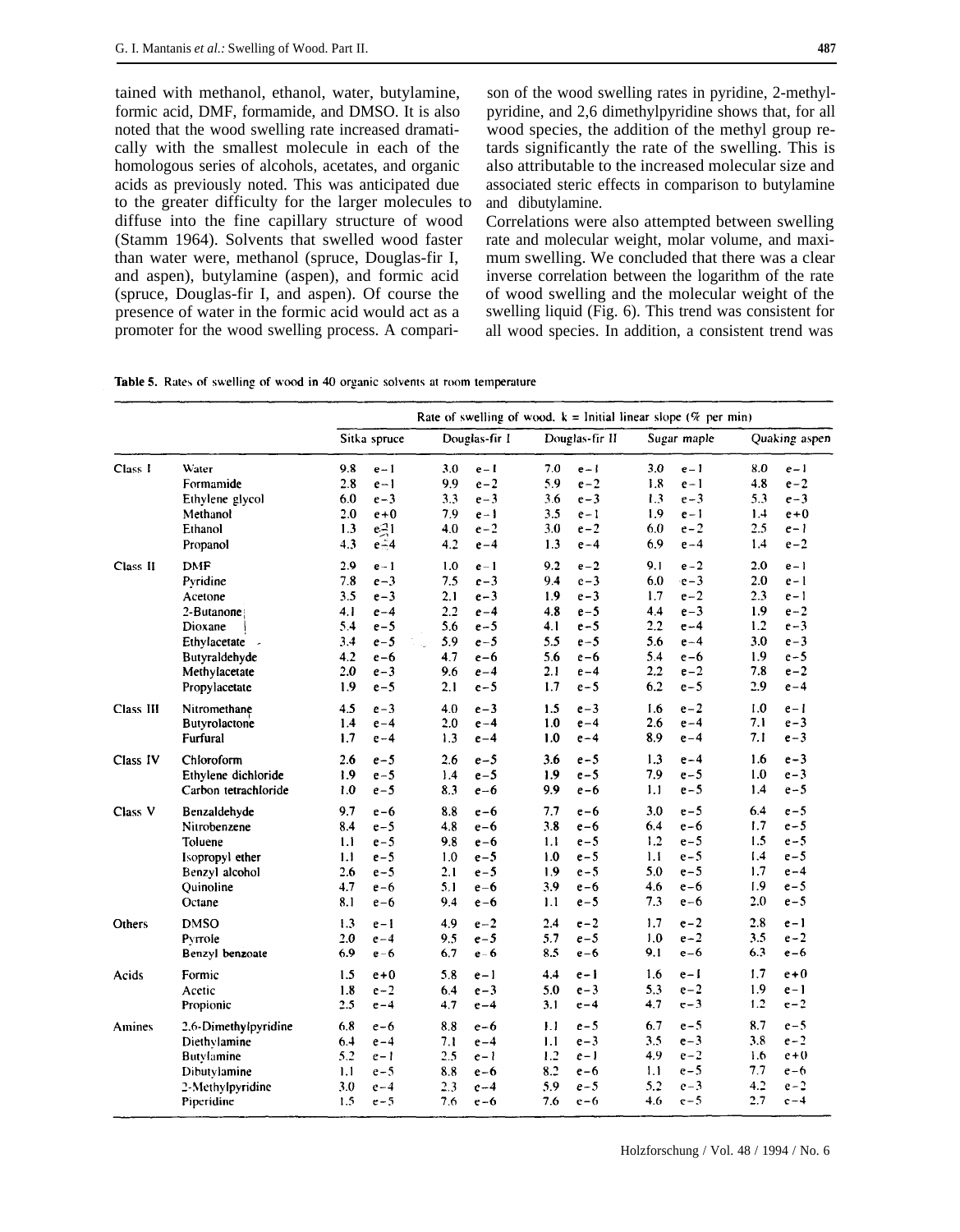

Fig. 6. The logarithm of the rate of swelling of aspen plotted against the solvent molecular weight.



Fig. 7. The logarithm of the rate of swelling of maple plotted against the solvent molecular volume.

Table 6. Chemical classification of organic liquids

Class I Class II Class III Class IV Class V Molar volume Medium CED **High CED** Low CED High CED<sup>®</sup> Low molar volume Greater than 100cc Low molar volume Low molar volume Low molar volume Hydrogen bonds Hydrogen bonds No hydrogen bonds no hydrogen bonds  $^{\circ}$ (H)  $(L)$ Benzaldehyde Water **DMF**  $(H)$ Nitromethane (L) Chloroform  $(M)$ Ethylene dichloride  $(L)$ Nitrobenzene Pyridine  $(H)$ Butyrolactone (M)  $(L)$  $(H)$ Formamide Furfural Carbon tetrachloride (L) Toluene Methanol  $(H)$ Acetone  $(M)$  $(L)$  $(L)$ Isopropyl ether Ethanol  $(H)$ 2-Butanone  $(M)$  $(M)$  $(H)$ Dioxane  $(M)$ Benzyl alcohol  $(H)$ Propanol Methyl acetate  $(M)$ Quinoline  $(H)$ Ethylene glycol (H) Ethyl acetate  $(M)$ Octane  $(L)$ Propyl acctate  $(M)$ Butyraldehyde  $(M)$ 

 $^{\circ}$ CED = Cohesive Energy Density (Hansen 1967).  $^{\circ}$ Hydrogen Bonding Parameter (H)= high: (M)= medium: (L)= low: all acids and amines have a high HB parameter (Liebermann 1962).

found between the ln k and the molar volume of the swelling solvent (Fig. 7). Figure 7 represents clear graphical evidence of the importance of molecular size of the solvent, as a significant wood swelling rate-determining factor. Squares of the regression coefficients of the trends for the other wood species are also shown in Figure 7. In Figure 8, a strong relationship between ln k and maximum tangential swelling of wood is illustrated. This indicates that, in general, the faster the swelling rate the higher the final maximum swelling.

# *Cellulose versus wood maximum swelling*

A physical classification of the organic liquids used in this work is given in Table 6. We divided the swelling liquids into five chemical classes with the classification based on three solvent properties (molar volume, hydrogen bonding parameter, and



Fig. 8. The maximum tangential swelling of spruce plotted against Ink.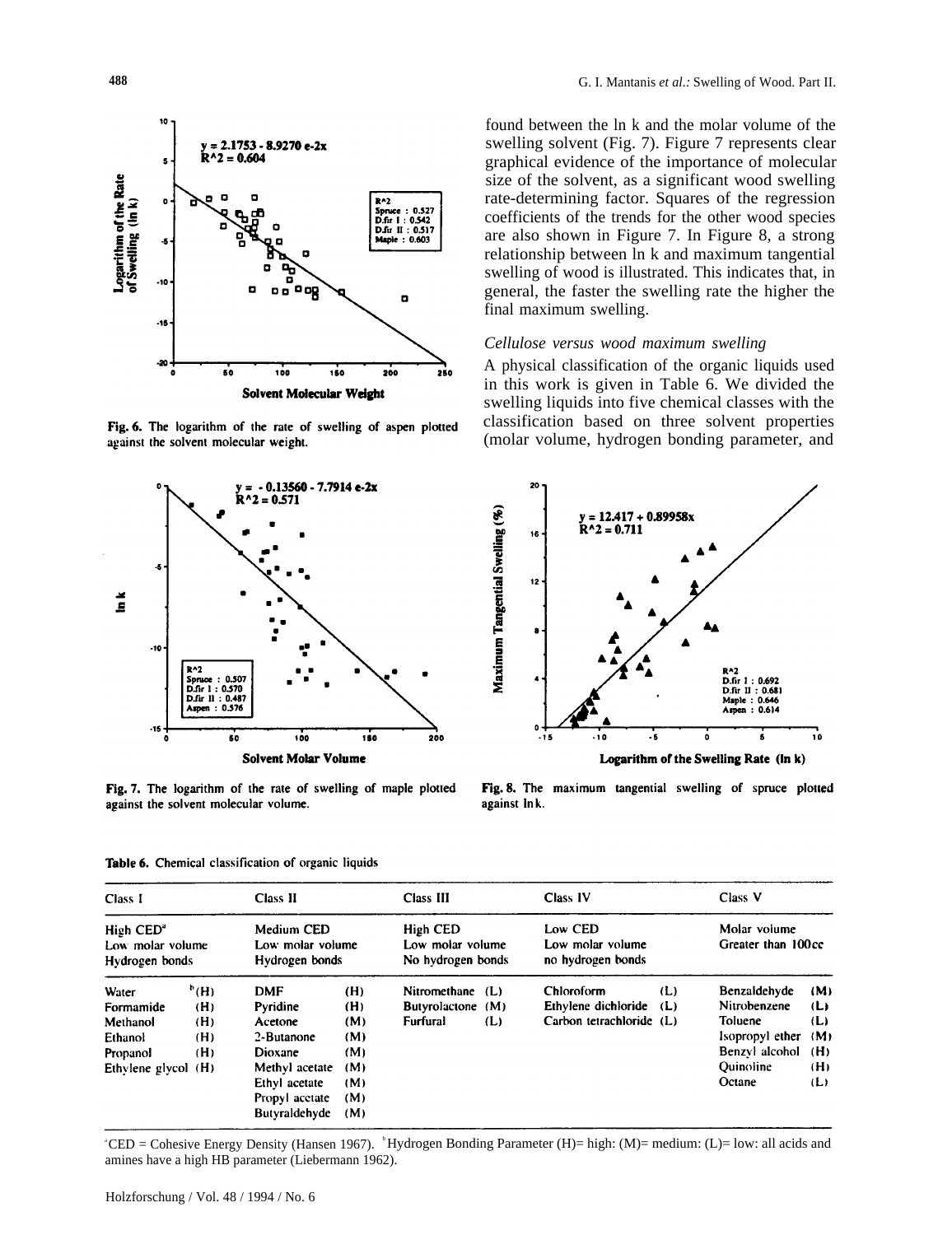

Fig. 9. Cellulose swelling versus solvent CED within various solvent classes (Data taken from Robertson, 1964).



Fig. 10. Sitka spruce swelling vs. solvent CED within various solvent classes.



Fig. 11. Douglas-fir I swelling vs. solvent CED within various solvent classes.

cohesive energy density). Robertson (1964) evaluated the swelling of cellulose in five similar chemical classes. His swelling results for cellulose are plotted in Figure 9. None of the liquids of the classes III. IV, and V swelled cellulose to any appreciable extent. Our results for swelling of spruce and Douglas-fir I with the same classes of solvents follow the same pattern (Figs. 10, 11). Very similar results were also

found for the other three wood species. In general, all the solvents with a molar volume  $> 100$  cc or a low hydrogen bonding parameter showed very low wood swelling, with the exception of nitromethane and furfural which exhibited a medium wood swelling ability (4–6%). Notable is the swelling behavior of benzyl alcohol for hardwoods; although its molar volume is very high, its strong swelling ability is explainable by its very high hydrogen bonding capability. The apparent similarities found between cellulose and wood maximum swelling indicate that the cellulose polymer is probably primarily responsible for the maximum wood swelling.

Previous workers (Nayer 1940: Stamm 1964) have shown that the swelling behavior of wood is fairly predictable from the intensity of the hydrogen bonding capability of the swelling solvent. Indeed, a similar trend was shown from our results, with the exceptions of solvents such as quinoline, benzaldehyde, butyraldehyde, isopropyl ether, dibutylamine, and piperidine which showed once again that other factors such as molar volume, solvent basicity, steric hindrance, molecular branching must also be taken into account. Nevertheless, this strong correlation between the hydrogen bond breaking mechanism for wood swelling. A bimolecular process is most likely, whereby the solvent forms a transition state then collapses to give a molecule of liquid attached by a hydrogen bond to wood. In general, liquids with a strong hydrogen bonding parameter (HB), would be expected to swell wood to the greatest extent. Indeed, Figure 12 clearly shows that solvents with a high HB swelled wood more than those of a medium or low HB. This is true for all wood species. Each column represents the average maximum swelling in each solvent class (high, medium, and low HB) within the same wood species.



Fig. 12. The effect of the solvent hydrogen bonding capability on the maximum tangential swelling of wood.